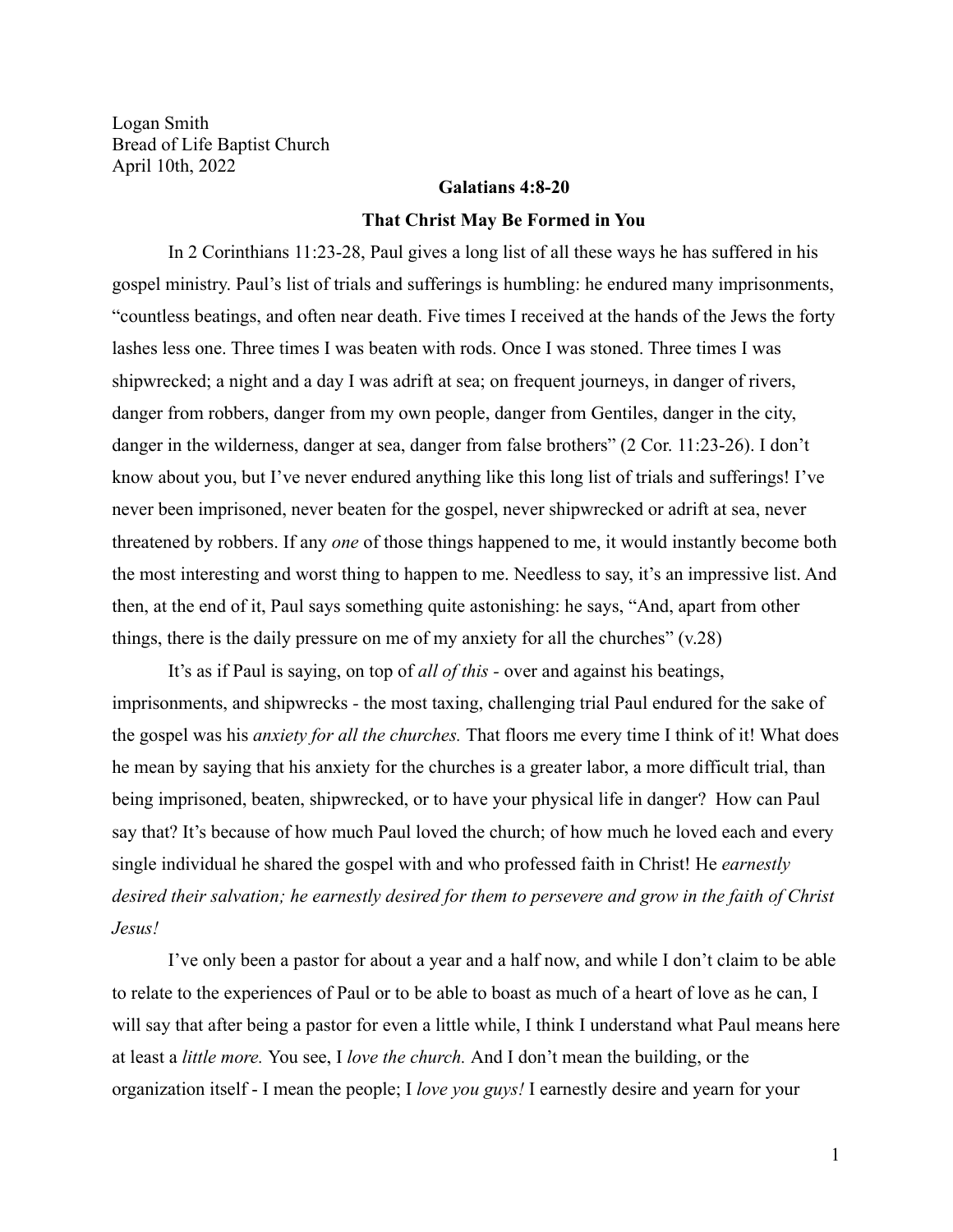spiritual good and salvation! To see each person persevere in the faith and not fall away! To see each person continue to grow in spiritual maturity and to bear the fruit of a genuine faith! I have an enormous privilege of getting a front row seat to many of the wonderful signs of faith and spiritual growth going on in our church and in your lives, and it fills my heart with overwhelming joy!

But the opposite is also true. I also often have a front row seat to when things *aren't* going well. It means my heart is often *burdened* with concern, even anguish at times, when people don't seem to be responding in faith, but seem to be hardening their hearts. There have been moments when I have been overwhelmed with a sense of anguish and concern over peoples' spiritual condition, being concerned that they are not growing in Christ, but walking away from Him; not persevering in the faith, but turning back to patterns of unrepentant sin, legalism, and unbelief. Some of the most difficult moments in my entire life have been watching people turn away from the truth of the gospel, tell me they don't believe the same gospel that I do, and walk away from the church. That breaks my heart. That motivates me to desire, pray, labor, and work towards seeing each person persevere and grow in faith in the gospel of Christ! It makes me want to work even harder, to do whatever necessary, to labor in love for the spiritual good of each of you!

I think this is a glimpse of what Paul meant when he said that, above all his other sufferings and trials, was his "daily pressure" and "anxiety for all the churches." I think it's a glimpse into Paul's heart: a pastor's heart of earnest love for people, earnestly desiring their faith to prove genuine, for them to persevere and grow in Christ, that they would be saved! And it's exactly *this* pastoral heart of Paul that drives his letter to the Galatians - and I think one of the clearest examples of this is here in our passage this morning, Gal. 4:8-20. John Stott, who was a faithful pastor and theologian in England in the twentieth century, says this in his commentary on this passage:

"If in our study thus far we have thought of Paul merely as a scholar with massive intellectual powers, all head and no heart, this paragraph will correct our first impression. For here Paul appeals to the Galatians with deep feeling and immense tenderness... He even goes on to liken himself to their mother, who is 'in labor' over them until Christ is formed in them. In Galatians 1-3, we have been listening to Paul the apostle, Paul the theologian, Paul the defender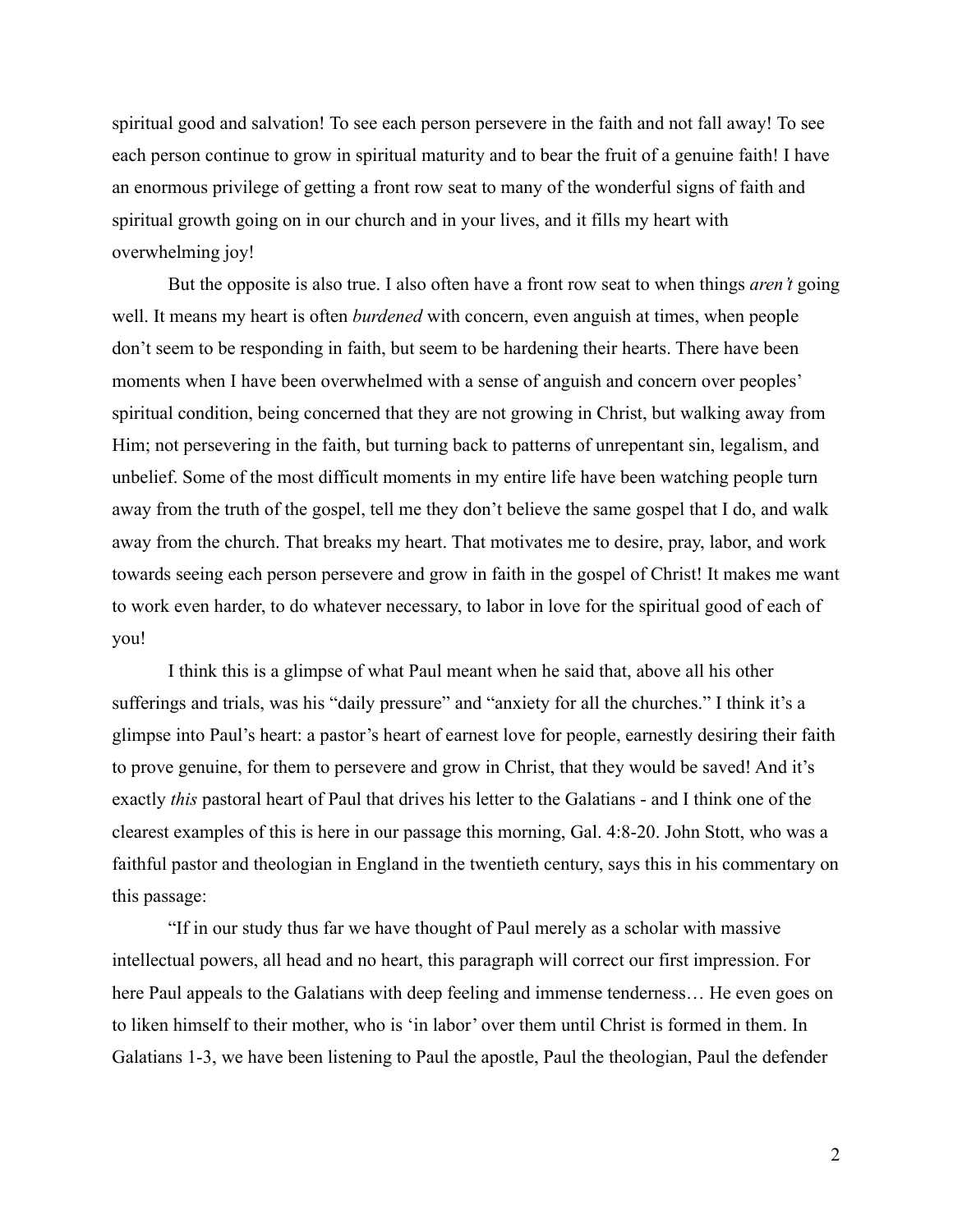of the faith; but now, we are hearing Paul the man, Paul the pastor, Paul the passionate love of souls."<sup>1</sup>

That's what's going on in this passage. We see the pastoral heart of Paul pleading with Christians he loves, driven by concern for their spiritual state. And here's the thing: *this kind of heart and love is not just meant for pastors!* This should be the heart and concern of *every Christian, every church member!* This should be *our heart,* for each one of us, driving our love and concern *for each other!* So I want that to frame the way we look at this passage this morning. First, we'll see *why* it is so urgent that we all persevere in knowing God through faith, as Sons, and do not turn back to slavery. THen, we'll see *how* this should drive us in our love and concern for each other: that we should desire and pursue each others' spiritual growth and perseverance in faith in Christ.

So first, Paul tells us *why* we need to have such concern for each others' souls:

## **I. If You Go Back to Slavery, then You Do Not Truly Know God and Will Not be Saved (4:8-11)**

Paul begins, in verses 8-9, by contrasting the Galatians' lives *before* faith in Christ and *after* their faith in Christ. "Formerly, when you did not know GOd, you were enslaved to those that by nature are not gods. But now that you have come to know God, or rather be known by God…" Paul is reminding the Galatians what their lives of *slavery* looked like before Christ: they were *pagans,* They were enslaved to idols, false gods - "those that by nature are not gods."

Such paganism and idolatry was rampant in that day and age. We may be tempted to think that this isn't true of Western civilization, like modern day America, but idolatry is just as strong today as it was for the ancient Greek pagans. Mankind is still just as sinful; we're still just as prone to worship idols, to be "enslaved to those that by nature are not gods," whether it be money, power, fame and glory, praise of man, sexual immorality, comfort and pleasure, science and reason, politics, our own self, etc. Paul is reminding us, just as much as he was the Galatians, that before Christ, we were all *enslaved* to lifestyles of sinfulness and idolatry.

But then, Paul reminds us - everything changed! We became Christians! We believed that Christ lived a perfect life in our place, died on the cross for our sins, and rose again on the third day, so that we might be raised to eternal life with God! "But now," Paul reminds us, we have "come to know God." We are God's sons; we know God personally in Christ Jesus! But then,

<sup>1</sup> John Stott, *The Message of Galatians* ("The Bible Speaks Today" series), p. 111.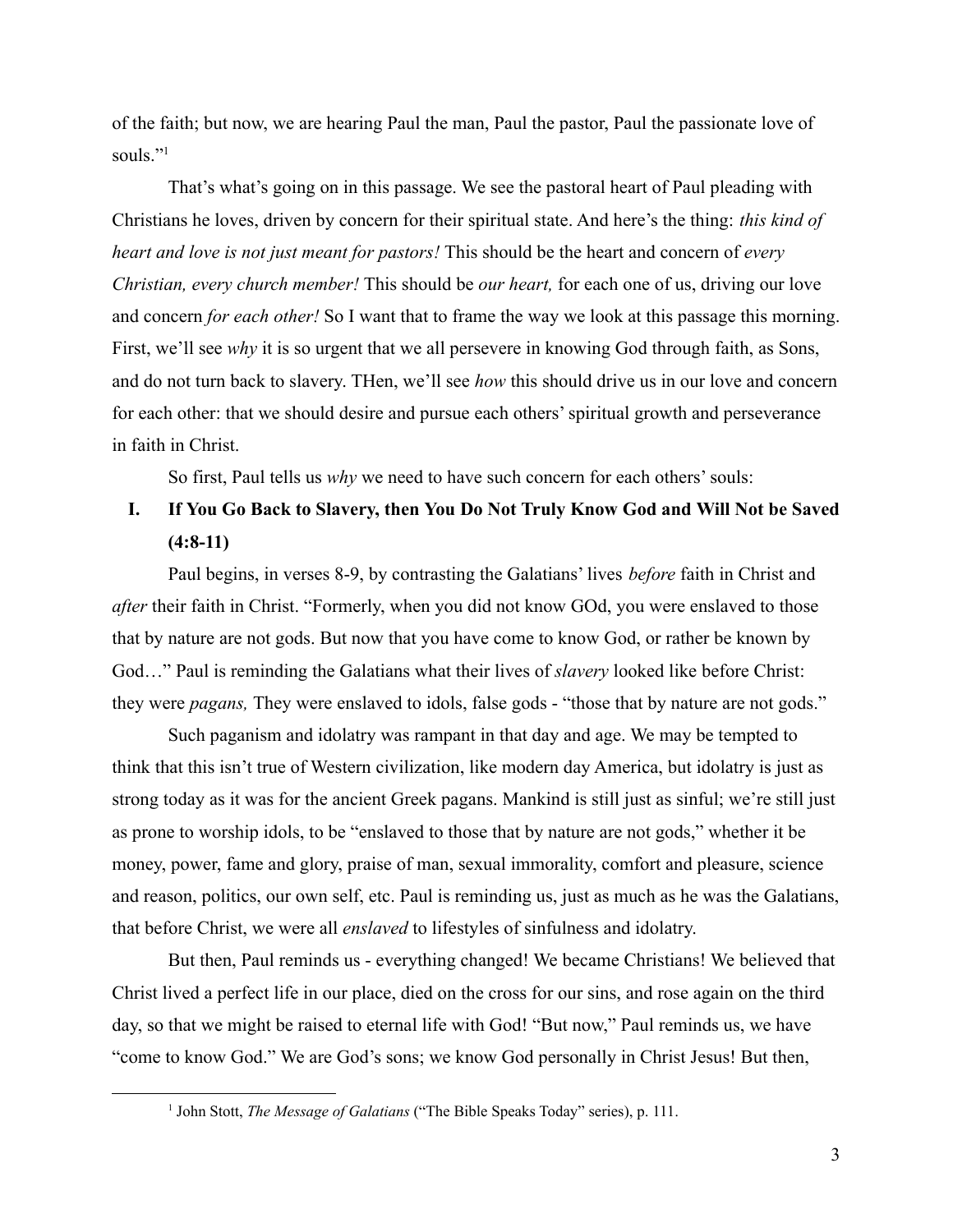Paul immediately qualifies his statement, saying that what's even *more* accurate, what's even *more* important, is that we are "known *by* God." We love God because he first loved us. We *know* God because He has first chosen to know us, drawing us into a personal relationship with Him through the power of the gospel!

This is a powerful, beautiful reminder of what happens in our conversion - of what truly happens when someone becomes a believer, a real Christian! To become a Christian is to *repent and believe -* to reject our old ways of thinking and living, to leave behind the life of the slave, and to enter a new life, a life of faith in Jesus Christ, a life as a *son of God!* A life of freedom in the gospel! This means that our lives will *necessarily be different* after we become Christians than they were *before* we became Christians. The Galatians *were* enslaved to false gods; now they are not, they know God in Christ and are known by God! THey are sons of God through faith! And so it must be with us. So the question for all of us today is: does your life look different now than it did before you became a believer? I don't mean *perfect.* None of us will be perfect until Heaven. But does your life look like that of a son of God now? Or does your life still look the same - like that of a slave, as one enslaved to sin, the world, and false beliefs? If your life looks absolutely no different from that of non-believers that you know, than *you might not truly know God!* After reminding the Galatians of their conversion, of their past slavery, and of their present status as those who know and are known by God as sons, he then issues a warning. And he does so in the form of an astonished rhetorical question, in the rest of verse 9: "how can you turn back again to the weak and worthless elementary principles of the world, whose slaves you want to be once more?" In other words: you professed faith in the gospel! YOu know God! YOu've been set free from slvery to idols in the gospel of CHrist! How in the *world* can you go put yourself back into slavery to the "weak and worthless elementary principles of the world?" Paul is absolutely *astonished* that they are wanting to return to slavery!

Now, at this point, we might expect Paul to charge them with trying to go back to worshiping false Greek gods, back to their pagan roots - but he actually says something very different next! We learn what new form of slavery their seeking in v.10: "You observe days and months and seasons and years!" This is most likely a reference to observing the special days and festivals of the Mosaic Law - such as Sabbath "days" and festival "weeks" and New Moon observances every "month" and Sabbatical "years." Again, Paul wrote this letter because false teachers, the Judaizers, had come to the Galatian churches, telling them that in order to truly be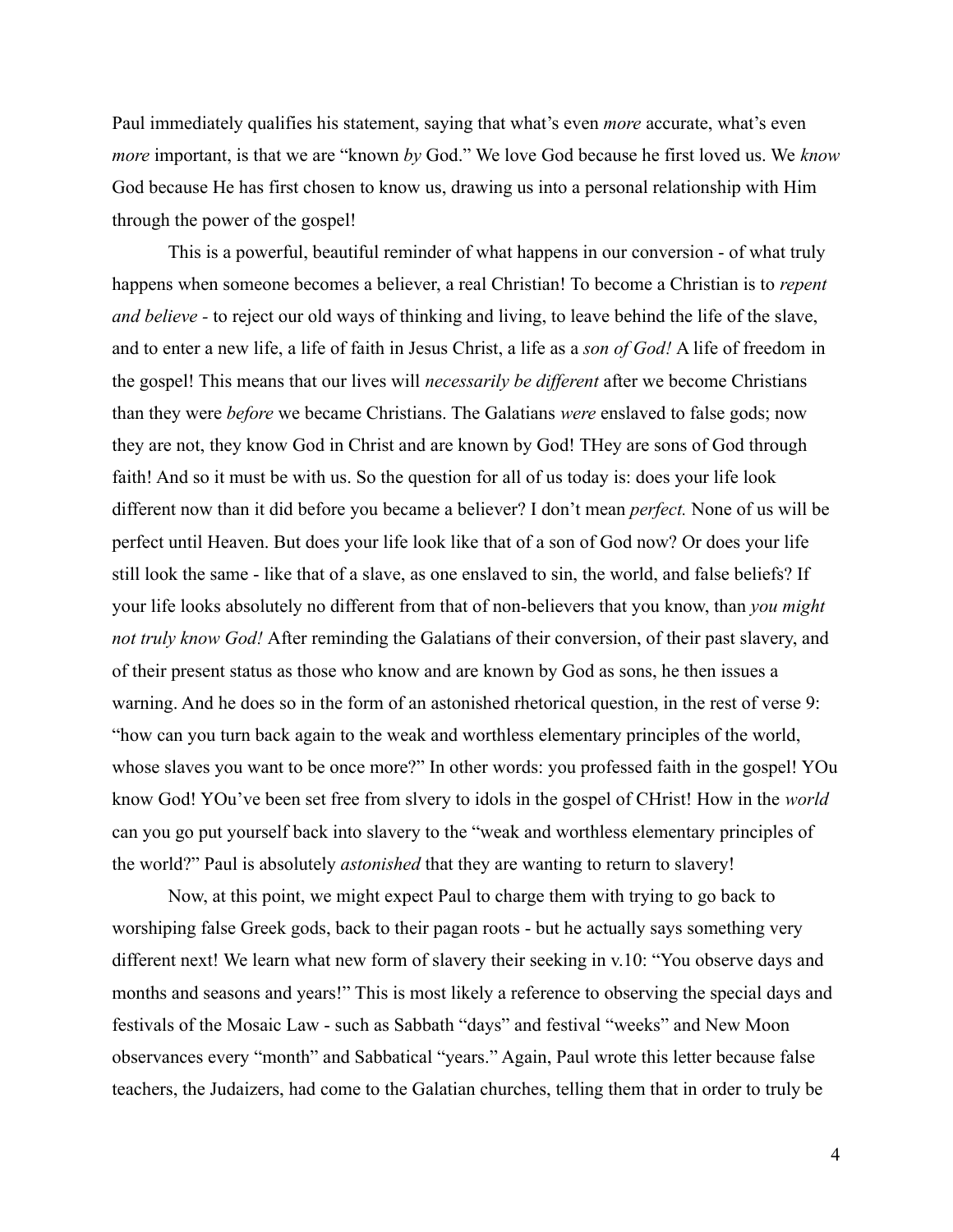saved, they need Jesus *plus* works of the Law: that they needed to become good jews, obey the Law of Moses, get circumcised, only eat kosher foods, start observing the Sabbath and other special days and festivals of the Mosaic Law. In other words, what Paul is saying here is really quite remarkable: he's saying that by trying to put themselves under the Law of Moses - by basing part of their righteousness before God on their own works of obedience and observance of the Law - they are actually *going back to slavery!* Paul is saying that these Galatian believers trying to put themselves under the Law is *just as bad* as if they were turning from Christ and going back to worship Zeus and other fake gods! To go back to the Law (a lifestyle of legalism) would be just as bad as going back to their worthless idols (a lifestyle of paganism). Neither one is Christian! Paul is warning them that if they put themselves under the Law, seeking their justification from obeying the Law, then they are actually *turning away* from Christ, no longer believing the gospel! And if they do this, if they go back to slavery, then they are proving that they are *not truly Christians* and will not be saved! Verse 11 makes this very clear: "I am afraid I may have labored over you in vain." Paul's concern is that, if they put themselves back into slavery under the Law, Paul's labors among the Galatians in gospel ministry, and even their apparent responses of faith, will prove to have been "in vain" by showing that they are not truly believers since they aren't trusting in Christ alone but are also trusting in the works of the Law

We all know that turning away from Christ to go back to worshiping Zeus is wrong, revealing that someone isn't a believer. The shocking thing that Paul is saying here is: *it is just as wrong and damnable for someone to turn back and put themselves under the Law of Moses as part of their salvation!* Imagine someone came to our church and became a Christian, converting from their former beliefs as a Muslim or Hindu. But then, a few years later, they sadly turn back to their Muslim or Hindu faith, to go back and worship false gods. All of us would, without a doubt, be alarmed and distressed over this individual's soul! We would be anguishing over them, concerned for their salvation, pleading with them to turn back to Christ and have faith in the gospel of Christ! But now imagine a man in our church who becomes a believer, turning away from a non-religious, secular life. Before Christ, he didn't consider himself very religious; but he did consider himself a good person. He rooted is identity, value, and justification in being a hard-worker, doing well at his job, being his own version of what it meant to be a good person, a decent husband, father, son, etc. If a few years later, he started to go back to his old ways of thinking - of basing his identity and justification on what he does, thinking he is really a good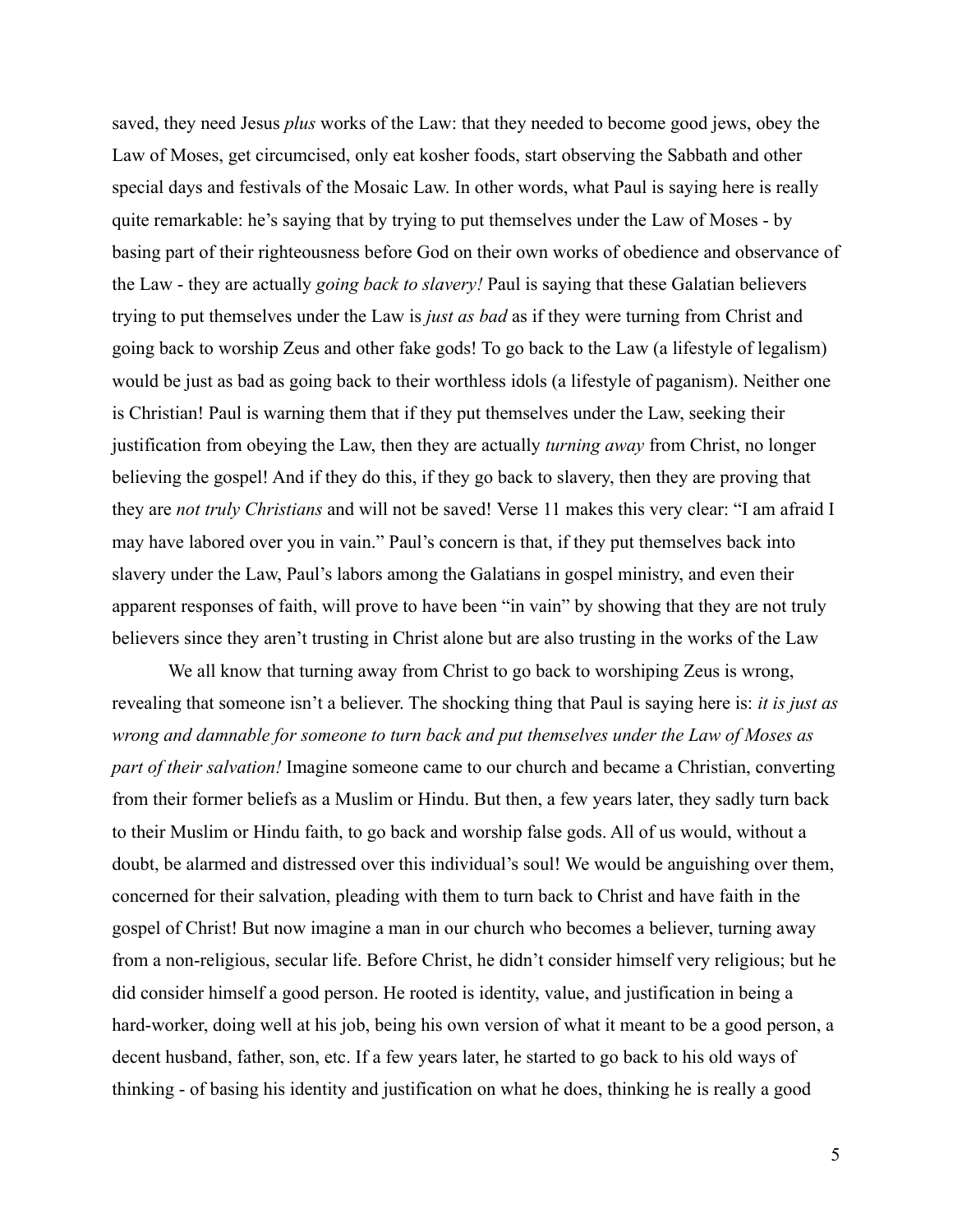person and doesn't need to change how he thinks or lives - would we be just as concerned for him as the man turning back to Islam or Hinduism? What Paul is telling us here is: we should be!

Brothers and sisters, *we don't have the option to go back to slavery to the weak and worthless elementary principles of the world!* Now, there are many ways we may be tempted to do this. You may be tempted to turn back to lifestyles of explicit, unrepentant sin, like before you were a Christian; you may be tempted to be enslaved to patterns of sin, to enslave yourself to the gods of lust and sexuality, to pride and self, to money and materialism, to work, to the praise of men, to power and fame and glory, to comfort and pleasure. If you find yourself tempted, or have already begun to put yourself back into slavery: *please here my plea! Don't go back to slavery! Turn to Christ in faith! Keep repenting and believing the gospel!* Because if you go back to slavery, then you can no longer consioder yourself a son of God.

But there are other, more subtle ways for us to be tempted back to slavery. Many of us are tempted to enslave ourselves to legalism - to become slaves of the Law, thinking that our righteousness and standing before God is based on our own works and obedience in any way! Perhaps you're tempted to make the Christians a checklist: I have to do, do that, read my Bible so often, pray so often, go to church, give so much, don't this, don't do that, and *then* God will love me! *Then* I'll really be a Christian! But brothers and sisters - that's *just as bad* as going out and worshiping fake gods! That is not the path to Christ, it is *slavery!* So let us *keep looking to Christ and believing the gospel!* Let us firmly believe that we know God as His Sons, that we are righteous and saved, *purely by grace through faith in Christ,* and nothing else!

And it's not enough that we should remember this for ourselves - we must *earnestly help each other believe and walk in the gospel as well!*

## **II. We Must Earnestly Labor for One Another to Persevere and Grow in Christ (4:12-14)**

Paul has made it very clear: *their very salvation is on the line!* Therefore, Paul gives a passionate, urgent plea, in v.12"Brothers, I entreat you, become as I am, for I also have become as you are." Paul, though a Jew, has "become as [the Galatians] are" because he no longer lives as one under the Law - he lives as one under Christ! And so, he entreats them to live not as slaves but in the freedom of the gospel! In verses 12-20, we see a series of emotional appeals Paul makes, drawing on their relationship and mutual love for one another, pleading them to not be led astray into slavery by false teachings, but to instead persevere in faith in Christ! As I said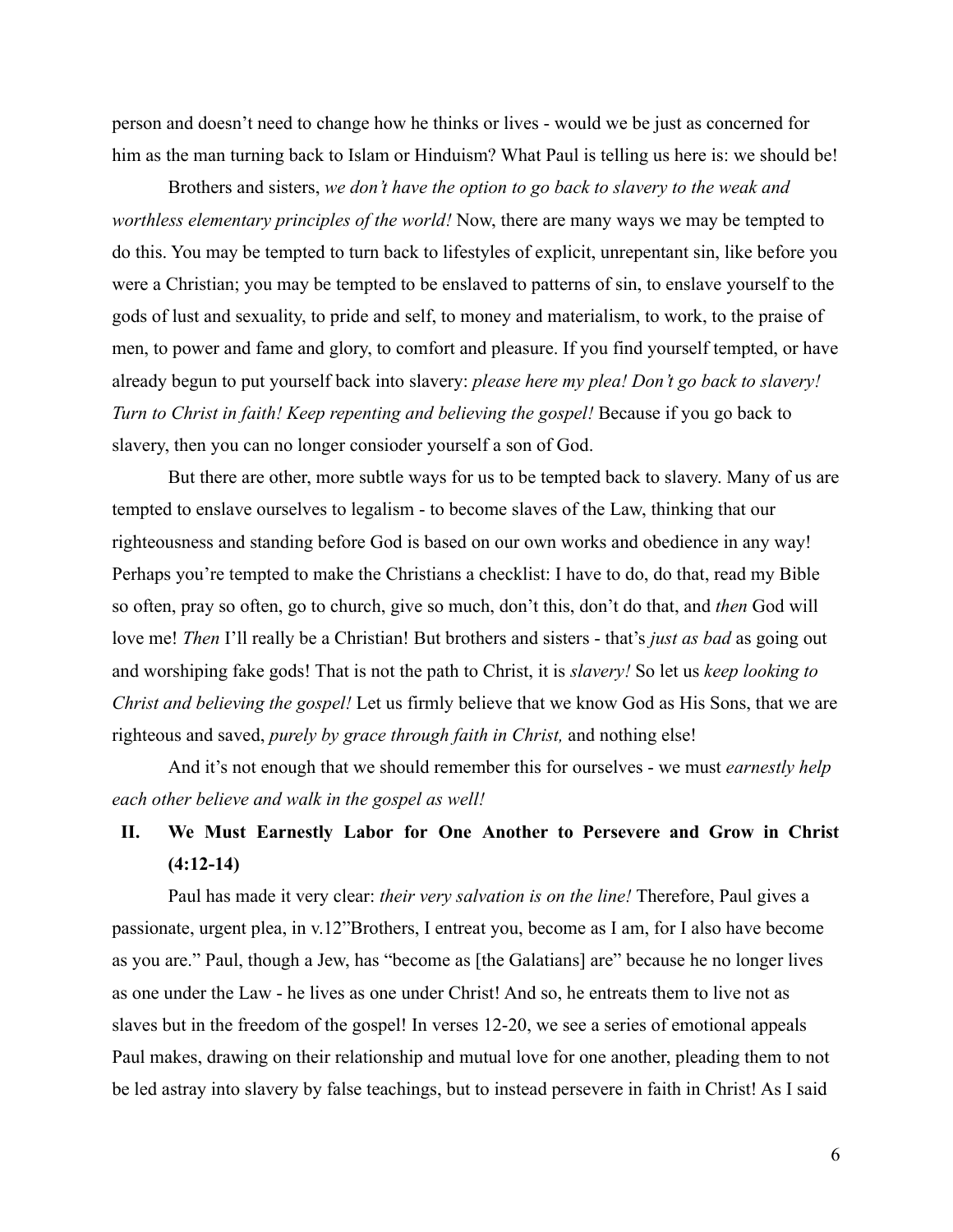earlier, this concern Paul has for their spiritual well-being should be the same concern that *we have* for each other, as fellow Christians, as fellow church members. When we join a local church, we are making a covenantal commitment to one another to *care for one another's spiritual well-being, growth, and salvation!* Therefore, I want us to look at what Paul says here as a *model* for how *we* are to love one another as a church.

First, we see that:

*1. We must love each other enough to proclaim the truth to others, regardless of how they will respond (4:12b-16)*

Paul reminds the Galatians of their past love towards Paul for preaching the gospel in vv.12b-14: "You did me no wrong. You know it was because of a bodily ailment that I preached the gospel to you at first, and though my condition was a trial to you, you did not scorn or despise me, but received me as an angel of God, as Christ Jesus." When Paul first came to them, preaching the gospel, he did so because of a "bodily ailment," some kind of sickness. We don't know what kind of ailment (possibly something to do with his eyes); but either way, it was a trial for the Galtians who listen to him proclaim the gospel. And yet, *they loved him!* They received him warmly, as they would an angel, even Christ! Why? *Because they loved him dearly for bringing them the truth of the gospel to them, that they might know God and be saved through faith!*

We should be a people who *love* to have the truth of God's Word, especially the truth of the gospel, proclaimed to us and applied to our lives! And if we truly care about our *own* souls and are concerned for our own salvation and spiritual growth, then we should *delight* when others speak the gospel into our lives; we should *love* one another for proclaiming the truth to us, even when that requires that they correct us, or rebuke us, or warn and exhort us from falling back into patterns of slavery!

But unfortunately, people don't always respond well when the truth is proclaimed to them. In fact, by the time Paul writes this letter, things with the Galatians had changed. VV.15-16 say: "What then has become of your blessedness? For I testify to you that, if possible, you would have gouged out your eyes and given them to me. Have I then become your enemy by telling you the truth?" Whereas they first loved him for telling them the truth, now he proclaims the truth they *regard him as an enemy.* He proclaims the truth of the gospel, exhorting them to continue to believe the gospel and walk in light of it, urging them not to become slaves to false teachings of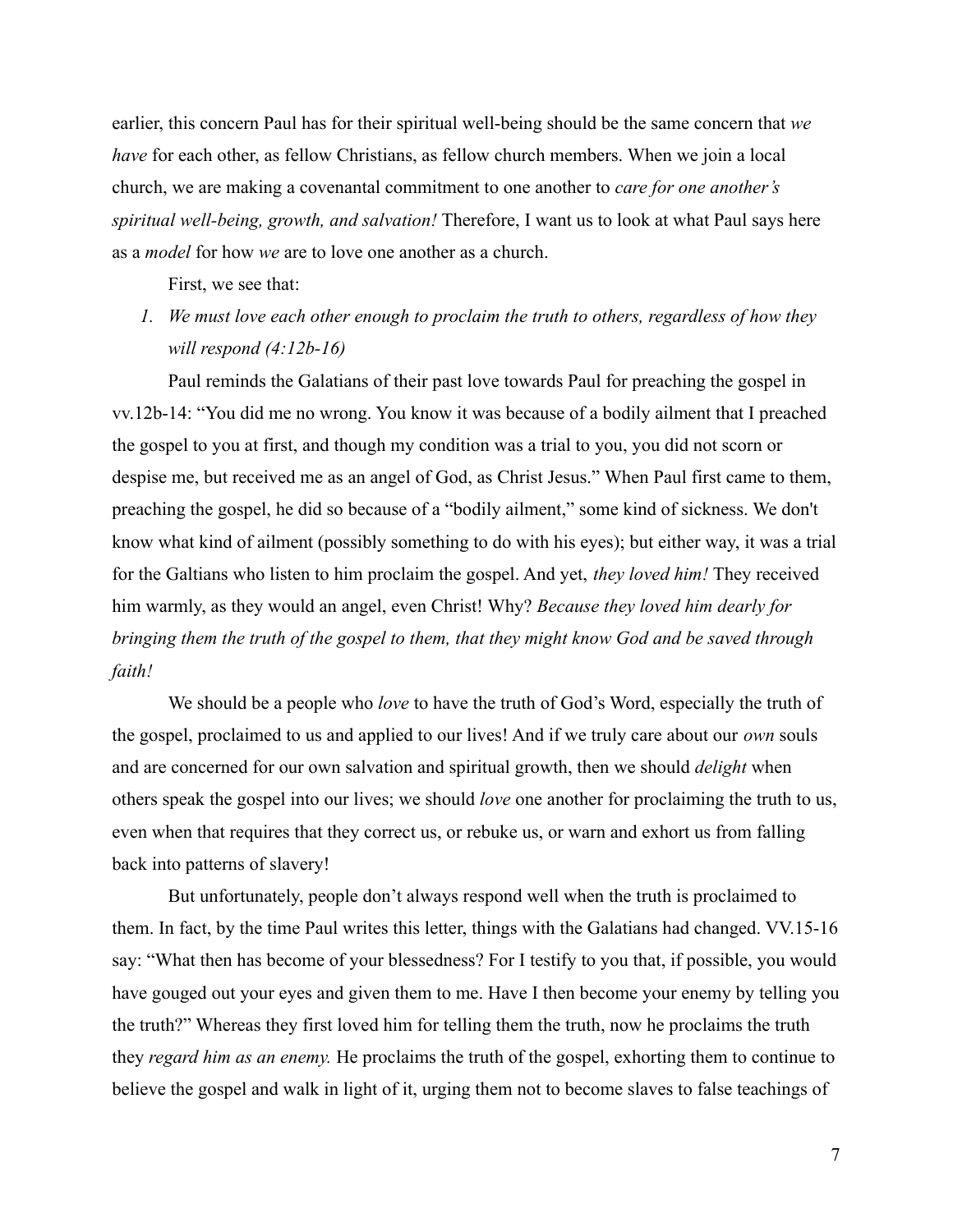legalism and abandon Christ! He does it because he loves them and is concerned for their souls, for their salvation!

We, too, are called to *proclaim the gospel* to each other and *exhort one another* to walk by faith in the gospel, not to go back to slavery to the ways of the world, of sin, idolatry, and legalism. The only way we'll do this well is if we're *driven by love for one another;* if we're driven by sincere *care and concern for one another's souls!* We must love one another enough to proclaim the truth of the gospel to each other, even when that requires words of rebuke, warning, and exhortation! Even if the other person might get upset or mad at us! If we truly love someone, then what does it matter if they get upset with us, if their very soul, if their eternal salvation, is at stake? Who cares if someone doesn't like it! Who cares if they get upset with you, or think you're their enemy! What's more important is that you proclaim the truth of the gospel to them and call them to repentance and faith in Jesus Christ. That's what love demands.

Similarly…

*2. We Must Love Each Other Enough to Guard One Another from False Teachers (4:18)* VV.17-18 say, "They make much of you, but for no good purpose. They want to shut you out, that you may make much of them. It is always good to be made much of for a good purpose, and not only when I am present with you" These false teachers wanted to cut the Christians off from Paul, to not trust him, and so follow them. But Paul warns them: it's not because the false teachers care about the Galatians! It's because of pride - they want the Galtians to think highly and make much of *them.* But Paul is not like these false teachers - he genuinely cares about the Galatians! So he fights for their faith, warning them against false teachings.

We must do the same. We must guard one another from false teachings. We must warn each other from falling into wrong beliefs, into wrong doctrines and false teachings, but being led astray and influenced by false teachers. Sometimes this means having hard conversations with our loved ones, warning them about friends who claim to be Christians but don't believe the true gospel, who reject God's Word, and embrace false teachings. But love demands that we stand in the truth. And this is because…

*3. We Must Earnestly Labor to See Christ Formed in Each Others' Lives (4:18-20)*

Paul's appeal culminates in verses 19-20, revealing the deep love he has for Galatians: "my little children, for whom I am again in the anguish of childbirth until Christ is formed in you! I wish I could be present with you now and change my tone, for I am perplexed about you."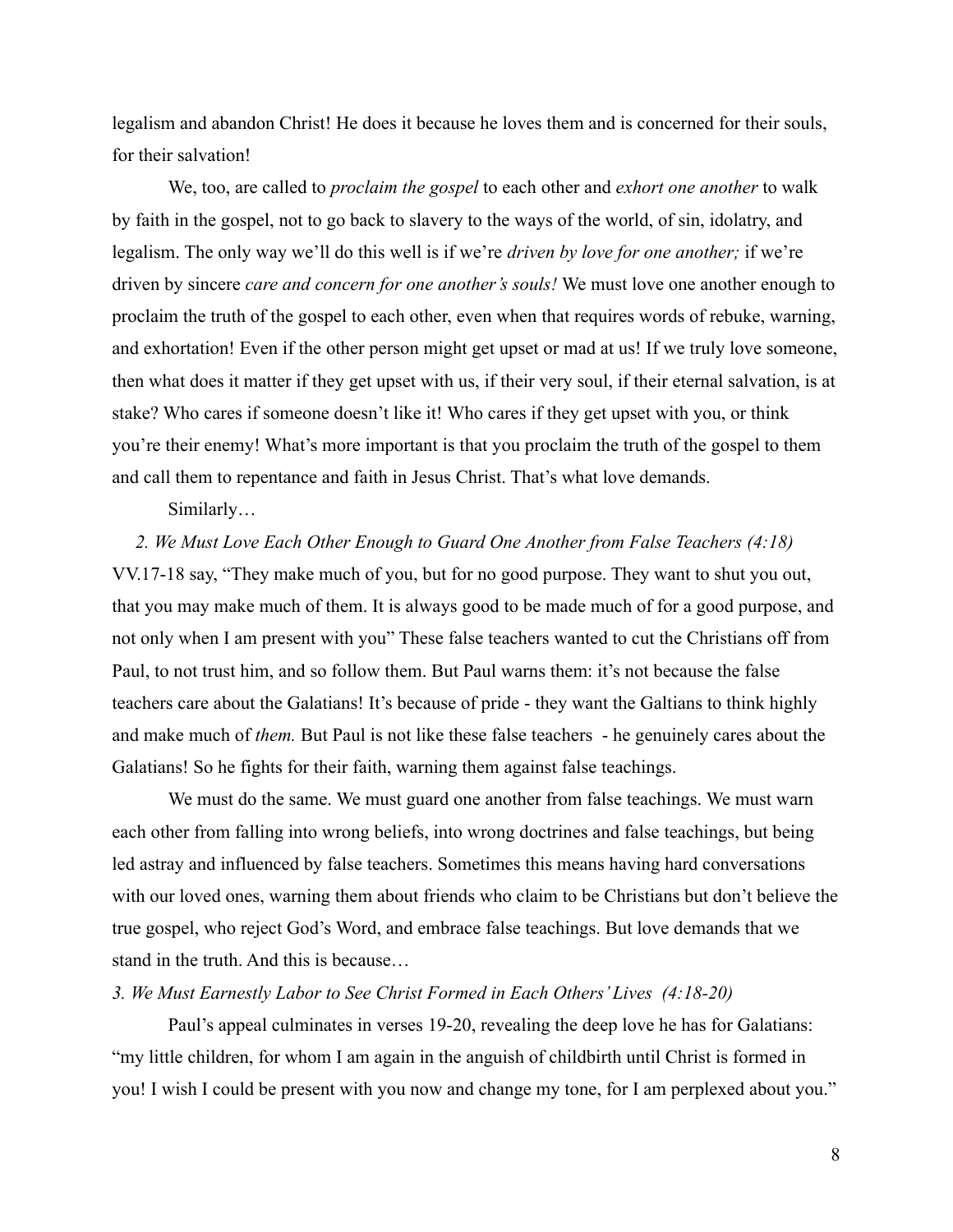Paul entreats, exhorts, warns, and pleads with them because he *loves them!* Because he is concerned for the state of their souls! Because he yearns for them to persevere in the faith, to not fall away, so that their faith would prove genuine, so that they will be saved! He entreats them urgently,calling them "little children" in verse 19, saying that he is so concerned for the state of their souls that he feels like he is in labor, in the "anguish of childbirth"! And his goal in laboring is this: that "Christ is formed in you!" Paul yearns for their faith to prove genuine - just as much now as he did when he first preached the gospel to them! He yearns for them to continue in the faith. He yearns for them to grow in Christ, becoming more like Christ - that Christ would be formed in their lives in every way! Paul desperately, passionately, desires and pursues their spiritual good, growth, and perseverance in Christ through faith!

Like Paul, we must love each other enough to desire and pursue each other's spiritual well-being; we must preach the gospel to each other, and exhort one another to persevere in faith in the gospel of Christ. We need to care *just as much* for each others' souls as Paul cares for the Galatians; we need to truly, earnestly desire to see one another have *true, lasting, fruitful faith in the gospel of Jesus Christ!* And if we see signs of backsliding, signs of walking away, signs of going back to slavery in one of our brothers and sisters, then we should *all* be filled the same concern, the same care, the same *agonizing anguish* that Paul expresses here! Our love should drive and motivate us to pursue one another's spiritual good, to see each other continue in repentant faith, to persevere in Christ! We should yearn to see "Christ formed" in each person! We should do everything necessary to *pursue* this end - to work towards Christ being formed in each person! All of us must labor to see each other grow in Christ, to persevere in faith in Christ and not fall back into slavery to sin, the world, to Satan, or to a spirit of legalism or any other false, anti-gospel lifestyle!

I desire, I pray and pursue, for Christ to be formed *in each one of you* this morning! Perhaps you're a member of our church: brothers and sisters, I love you so much! Let us continue in the faith! Let us not go back to slavery, but let us grow and persevere in Christ! Let us *love and care for each others' souls* so much that we *pursue one another's spiritual growth, maturity, and well-being,* no matter what it takes!

Perhaps you're a believer visiting with us today. I desire and plea for you to grow in Christ in every way! If you're not a member of a church body, then my plea with you today is that you would unite yourself to a church body that believes this gospel of Christ and that is